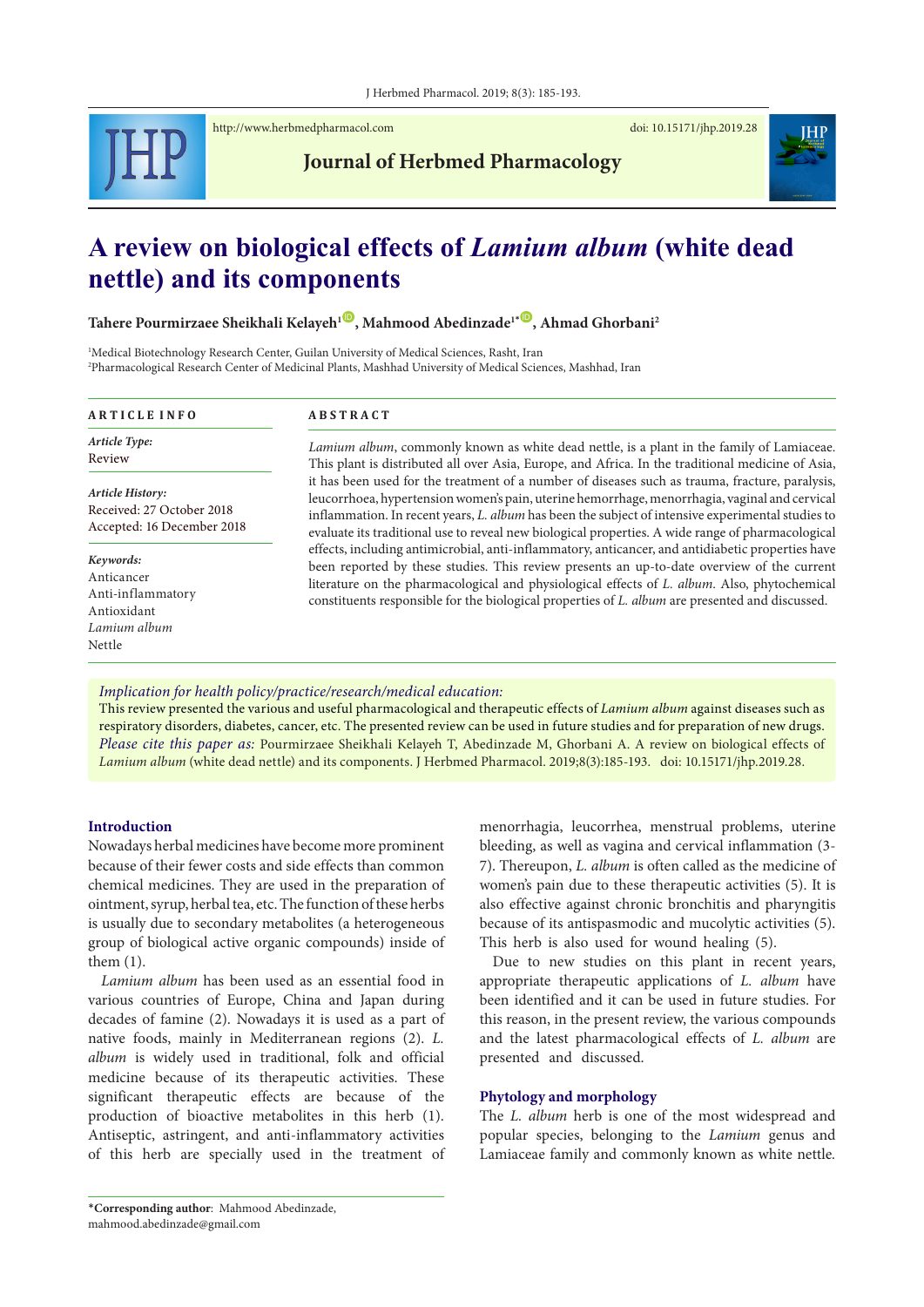*Lamium* genus has almost 40 species (2,3,6,8-10). It is an annual and perennial plant, with 50 to 100 cm height, green and four-corner stems, long leaves with egg-like to kidney-like shapes, three-corners with round base, jagged edges and soft hairs. This plant has white and bilabial flowers and in the form of loops from 6 to 12 flowers placed in the upper part of the stalk (10).

The reason for folksy naming of this herb to nettle is due to its apparent similarity to Urtica dioica (Stinging nettle) plant. But unlike that*, L. album* hairs are not stinging (7,10). Also, it is generally called white nettle because of its white flowers. As the stinging nettle is protected by its power of stinging, the protection of white nettle against livestock and leaf-eating insects occurs by its similarity with stinging nettle (10).

#### **Growing areas**

*Lamium album* and other species of *Lamium* genus are distributed all around Asia (including Iran), Europe, and Africa (2,3,6,8). It grows in the ground and open areas. This plant's flowers appear in summer and are gathered in that time (11).

# **The use of** *Lamium album* **in traditional medicine**

*Lamium album* (white dead nettle) is astringent and sedative. It is mainly used as a uterine tonic, for decreasing extreme menstrual flow and stopping inter-menstrual bleeding. It is also a traditional remedy for unusual vaginal secretion. This herb is sometimes used to get rid of painful periods. Its astringency helps treat diarrhea, relieve hemorrhoids and varicose veins (11).

## **Chemical compounds**

A wide range of constituents is found in *L. album,*  including flavonoids and phenolic acids, fatty acids, iridoids, triterpenes, saponins, polysaccharides, essential oils, tannins, phytoecdysteroids, and mucilage (4,5,12-16). Biological effects of some of these bioactive substances are presented below and summarized in [Table](#page-1-0) 1.

#### Iridoids

The most prominent compounds existing in species of *Lamium* genus are iridoids which usually exist as glycosides. According to the results which have been obtained from in vivo, in vitro, and clinical studies, iridoid-rich plants have anticancer, antioxidant, antibacterial, anti-viral, anti-inflammatory, antiarthritic, immunomodulatory, neuroprotective, and wound healing activities (17).

#### Phytoecdysteroids

These plant steroids are analogs of insects' hormones, which are synthesized in order to defend against phytophagous insects (10). Ecologically, *Lamium* species are considered as an important host for some species of insects (7). They also have beneficial effects on vertebrates (10). These groups of metabolites stimulate protein synthesis and immune response, reduces the concentration of cholesterol and glucose in blood vessels and have antioxidant and antimutagenic activity and wound healing activities (10).

## Essential oils

Plants of the Lamiaceae family contain high quantities of essential oils. A component of essential oil is terpenoid squalene (10). Squalene makes flowers attractive for pollinating insects and repels ants. It also has significant biological activities such as stimulation of the immune system, anti-tumor, and antibacterial properties (18). β-caryophyllene is a component of essential oil which is attributed to a number of biological activities such as anti-inflammatory, anticancer, antioxidant, antibiotic, and local anesthetizing properties (19).

<span id="page-1-0"></span>**Table 1.** Chemical compounds in *Lamium album* and their biological effects

| <b>Chemical compounds</b>   | <b>Biological effects</b>                                                                                                                                                                                                                                                                                                                                                                               | <b>References</b>     |
|-----------------------------|---------------------------------------------------------------------------------------------------------------------------------------------------------------------------------------------------------------------------------------------------------------------------------------------------------------------------------------------------------------------------------------------------------|-----------------------|
| <b>Iridoids</b>             | Anticancer, antioxidant, antibacterial, anti-viral, anti-inflammatory, anti-arthritis, immune-modulatory,<br>neuro-protective, and wound healing                                                                                                                                                                                                                                                        | (17)                  |
| Phenolic compounds          | - Antioxidant, anti-inflammatory anti-microbial, free radical scavenger, analgesic, neuro-protective, hepato-<br>protective, cytotoxic.<br>- Inhibitor of the progress of tumors and cell proliferation<br>- Beneficial effects on the cardiovascular system<br>- Reduction in the risk of cancer<br>- Preservation of normal human skin fibroblasts against cellular damage caused by oxidative stress | $(2, 10, 20 -$<br>34) |
| Phytoecdysteroids           | - Stimulating protein synthesis and immune response<br>- Reducing the concentration of cholesterol and glucose in blood vessels<br>- Antioxidant, antimutagenic, wound healing                                                                                                                                                                                                                          | (7, 10)               |
| Essential oils              | - A stimulant for immune system<br>- Anticancer, antioxidant, anti-inflammatory, antibacterial, antibiotic<br>- Local anesthetizing agents                                                                                                                                                                                                                                                              | (10, 18, 19)          |
| Other chemical<br>compounds | Fatty acids, triterpenes, saponins, polysaccharides, tannins, and mucilage                                                                                                                                                                                                                                                                                                                              | $(4,5,12-16)$         |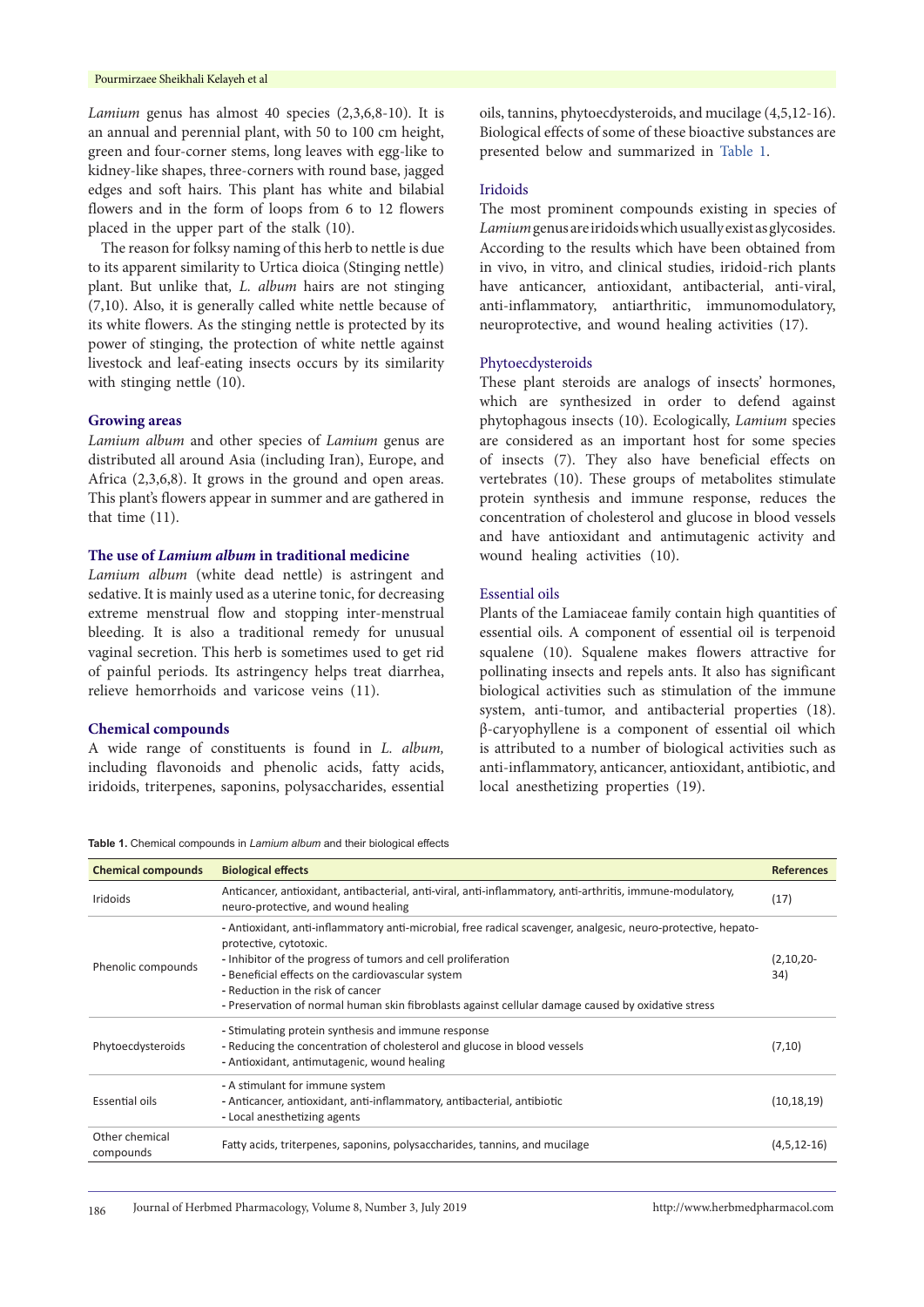## Phenolic compounds

Phenolic compounds are one of the most important groups of phytochemicals in some traditional herbs (20) and play important roles against various diseases, including cardiovascular diseases (21), tumors (22), and diseases with the uncontrolled production of free radicals (23). Also, studies have shown that phenolic compounds have antioxidant and anti-inflammatory activities and inhibit the progress of tumors and cell proliferation (24,25). Polyphenolic compounds behave as free radical scavengers and anti-lipid peroxidation. They protect collagen from disintegration by superoxide anion radicals (26).

Verbascoside (acteoside), isoverbascoside, and lamalboside are three phenylethanoid glycosides which are phenolic compounds detected in the aerial parts of *L. album* (2,10). Verbascoside has various properties such as free radical scavenging, antioxidant, analgesic, neuroprotective, hepatoprotective, cytotoxic, antiinflammatory and anti-microbial activities. They also have beneficial effects on the cardiovascular system. Most of these activities are also attributed to isoverbascoside  $(27-31)$ .

High quantities of flavonoids in forms of glycosides, aglycones, and phenolic acids have been found in methanol and ethyl acetate extracts derived from the flowers of *L. album* (5). Absorption of the flavonoids is associated with a reduction in the risk of cancer (32). In some cases, absorption of flavonoids is associated with preservation of normal human skin fibroblasts (HSFs) against cellular damage caused by oxidative stress (33). The most investigated flavonoid is quercetin, which has inhibitory effects on cell growth. This effect is probably due to the ability of quercetin to interfere with enzymatic processes regulating cell proliferation (34).

## **Pharmacological effects of** *Lamium album* Antiviral and antimicrobial activities

Hepatitis C virus is the main reason of hepatic disorders such as cirrhosis of the liver and cancer in the United States. There is no vaccine against this virus and its usual treatment relies on the injection of interferon alone or in combination with ribavirin (35). Interferon-based treatment in many patients is along with side effects such as depression, mental illness and severe fatigue (35). Therefore, researchers investigated medicinal herbs in order to found a new therapeutic approach with less side effects. In this regard, Zhang et al for the first time identified antiviral activities of iridoids against hepatitis C. They identified antiviral iridoids isomers, lamiridosin A and B, by researching on an aqueous extract of *L. album* flowering tip. They observed that these compounds inhibited the entry of HCV virus  $(IC_{50} = 2.31 \mu M)$ . Lamiridosin A and B were not found in the methanol extract of *L. album*, but they were found specifically in the prepared aqueous extract of this herb (35). Zhang et al conducted this study in vitro and achieved positive results from the antiviral activity of this herb. However, the antiviral activity of the iridoids should be specifically investigated to identify the molecular mechanisms.

On the other hand, herpes simplex virus type 1 and type 2 are common human pathogens (36,37). The most commonly used medicines in order to treat the infection of this virus are acyclovir, its derivatives, and cidofovir (38). These drugs have been used for more than two decades (39). However, continuous treatment with these medicines leads to the formation of resistant strains (39). Therefore, Todorov et al investigated the effect of *L. album* extract on the proliferation and toxicity of herpes simplex virus type 1 and 2. They observed that chloroform extract of this herb blocks the proliferation of these viruses in Madin-Darby bovine kidney line without any considerable cytotoxicity effect. It also exhibited a strong antiviral effect (40).

In 2011, Chipeva et al examined antimicrobial activities of 18 different extracts of *L. album.* The extracts were obtained from leaves and flowers of mature plants. All of the extracts exhibited antibacterial activities and only the aqueous extract had antifungal activity (9). In general, with the results obtained from these studies, it can be said that *L. album* is an appropriate source of natural antiviral materials for use in medicines. But still, further research is needed to identify the factors responsible for the antiviral activity in the extracts and their mechanism of action.

## Antioxidant activity

Oxygen free radicals are involved in the pathophysiology of many diseases such as inflammation and cancer (10). Phenolic acids, polyphenols, and flavonoids are antioxidant compounds that trap free radicals and inhibit oxidative mechanisms leading to the development of degenerative diseases (41). The high antioxidant potential of *Lamium*'s flowers can extend therapeutic uses of this plant to prevent neoplastic (cancerous) and degenerative diseases in various organs such as genital and urinary system which are one of the main goals of the medicines (42). In other words, large quantities of phenolic compounds such as flavonoids in *Lamium*'s flowers are a sign of the adaptive approach of this herb to protect its genital organs (42). A possible relationship between antioxidant activity and phenolic compounds in the extract of this plant was reported by Trouillas et al. In 2003, they evaluated the biological properties of the aqueous extract of 16 plants (including *L. album*) in order to investigate their inhibitory effects on hydroxyl, superoxide, and 1, 1-diphenyl-2-picrylhydrazyl (DPPH) radicals. Some of these extracts (including *L. album* extract) were good antioxidants compared to tow reference molecules, quercetin and vitamin E (20). On the other hand, Matkowski and Piotrowska in 2006, reported anti-oxidant and free radical scavenging properties for *L. album* (43). In 2011, Valyova et al investigated the total amount of phenol content of *L. album* extracts in vitro and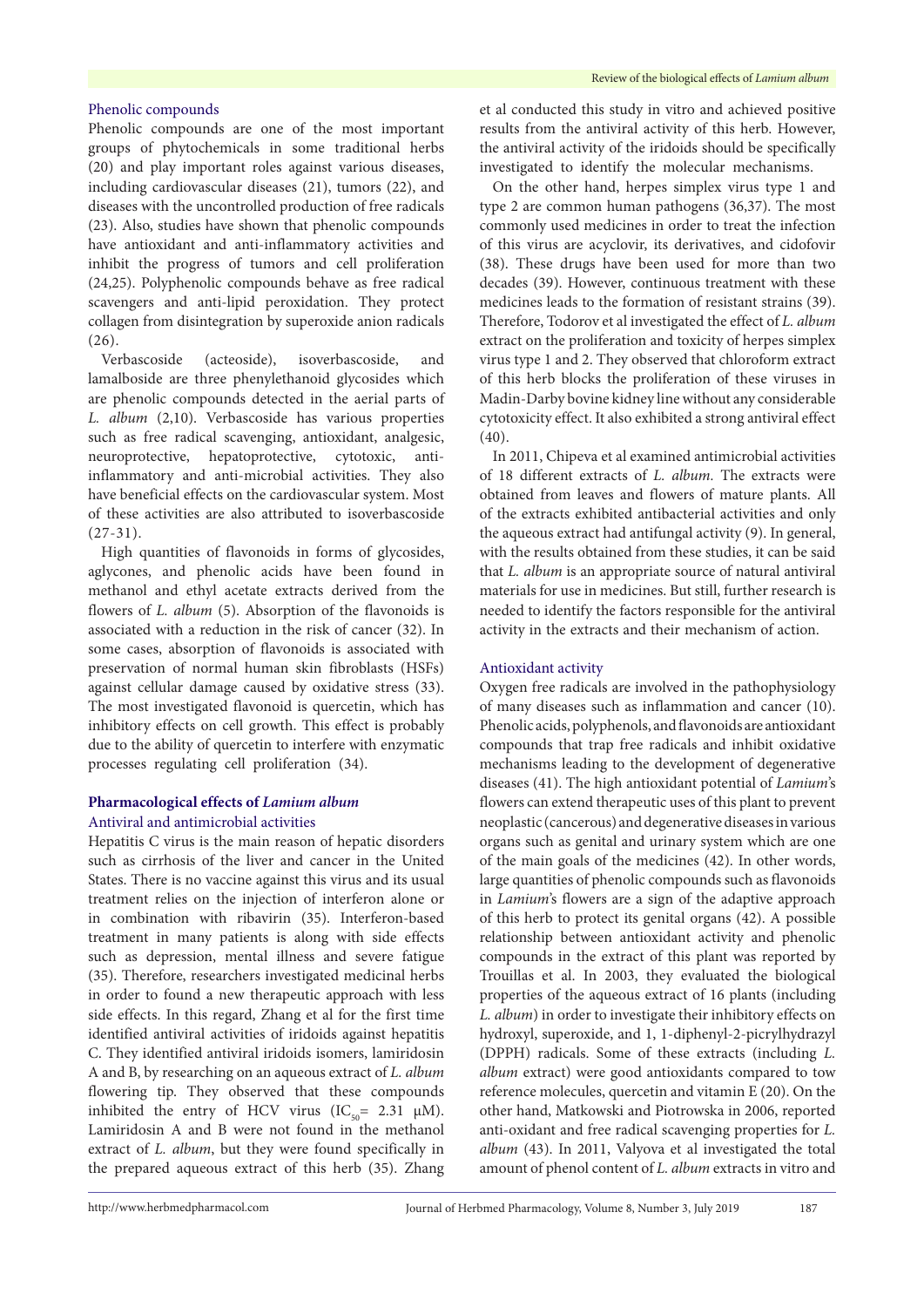in vivo. As mentioned above, there is a direct correlation between phenolic compounds and antioxidant activity. In this study, the highest phenolic content and antioxidant ability were identified in ethanol and methanol extracts obtained from the plants. In general, the difference in the antioxidant properties of herbs is related to the existence of various secondary metabolites and different methods of extraction (8).

Pereira in 2013 induced chemical stress in HepG2 cells (human hepatoblastoma cells) by using potassium dichromate (DK). Oxidative stress causes the production of reactive oxygen species (ROS), but in this study, it was observed that 50 µg/mL of *L. album* extract reduced the production of ROS. On the other hand, the polyphenol compounds that were prepared separately from the extracts were also investigated and it was observed that they had a beneficial role in cytoprotective and antioxidant properties of this plant. In other words, the high ability of purified ethanolic extracts to neutralize ROS produced during oxidative stress conditions in HepG2 cells is related to the phenolic compounds present in these extracts (44).

Bubueanu et al in 2013, investigated the antioxidant effect of *L. album* botanolic extract and in order to prove the relationship between the chemical composition and the antioxidant potential of the extracts, they started quantitative determination of phenolic compounds. The results exhibited strong anti-oxidant activity of the extract. Butanol extracts also had free radical scavenging and inhibitory activities (41). In summary, the antioxidant activity of all the studied extracts was probably due to the presence of phenolic compounds in them. But still more researches are needed to study other compounds that may have a higher antioxidant effect than phenolic compounds.

#### Cytoprotective activity

Different *L. album* extracts with all mentioned positive effects must be evaluated in terms of toxicity on cells. Paduch et al investigated the effect of heptane, ethyl acetate, and methanol extracts of *L. album* on cellular toxicity and the ability to stimulate the growth of HSFs in vitro. In this study, viability and proliferation activity of normal HSFs (with  $2 \times 10^4$  cells per mL density) after 72 hours of incubation with different concentrations of each 3 extract were investigated in vitro. A considerable cytotoxicity was observed in ethyl acetate and methanol extracts at concentrations greater than 125 μg/mL. But when the cells were incubated with heptane extracts, they showed a relatively high viability rate (more than 60%). Based on what was observed, the methanol and ethyl acetate extracts contained various amounts of free phenolic acids, flavonoids, triterpenes and iridoids but in heptane extract, only triterpenes were found. As a result, it has been assumed that triterpenes can play a role in wound healing. It has also been exhibited that heptane extracts, even in high concentrations, is not toxic to HSFs. Thus, triterpenes can specifically exert stimulant effects on the

proliferative ability of HSF cells and maintain its relatively high viability. It should be noted that we cannot ignore the presence of other bioactive substances in *L. album* because they may also play a role in wound healing (5).

On the other hand, Paduch et al in 2008 also studied and evaluated cytostatic, cytotoxic, and free radical scavenging activities of *L. album* ethyl acetate and methanol extracts on normal HSF. Their goal was to measure the possible benefits of extracts in newer wound healing treatments. The studied herbal extracts did not exhibit toxic influences on HSF cells (12). Secondary metabolites, including flavonoid quercetin and triterpene ursolic acid, inhibit the proliferation of tumor and normal human cells by blocking the progression of the cell cycle at the G1 stage and causes apoptosis. Therefore, any antiproliferative effect can be attributed to these secondary metabolites existing in the extracts (45-47). Ethyl acetate extracts limited HSF cell proliferation more efficiently than methanol extract because they contained higher concentrations of ursolic acid. Additionally, the antiproliferative activity of the examined extracts may be the result of the stimulation in the production of ROS within the mitochondria (12). Plants produce different antioxidants and they prevent themselves from damage caused by ROS. Phenolic compounds are the most active antioxidants, among them, flavonoids are the most important group (48). The antioxidant activity of phenolic compounds generally relies on their oxidative properties (49). In the tests conducted in this study, caffeic acid and vanillic acid were found in methanol extracts and free radical scavenging activity was observed in this extract. But these phenols were not identified in the ethyl acetate extract and no free radical reduction was observed. As a result of this study*, L. album* methanol extract was nontoxic and also had antioxidative activity (12).

#### Anticancer activity

Cancer prevalence is increasing worldwide and researchers are looking for new treatments that have no complications which most of the current methods have. These include research on medicinal herbs. In 2011, Moskova-Doumanova et al in a study investigated cytotoxicity effects of methanol and chloroform extracts and their combination at various concentrations on cell viability, adhesive properties and cell cycle of the human lung cancer cell line  $A_{549}$ . Cells were treated with extracts for 24 or 48 hours. Methanol and chloroform extracts had cytotoxic effects on these cancerous cells. It also reduced adhesive properties of cells, which this effect was stronger in incubating extracts obtained from plants. After 48 hours of incubation, the methanol and chloroform extracts caused cell survival in G2 stage and the combination of both extracts caused apoptosis. Also, a reduction in viability and adhesive properties of cells was observed. This study suggested that the chloroform and methanol extracts of this plant have potent anticancer effects. The precise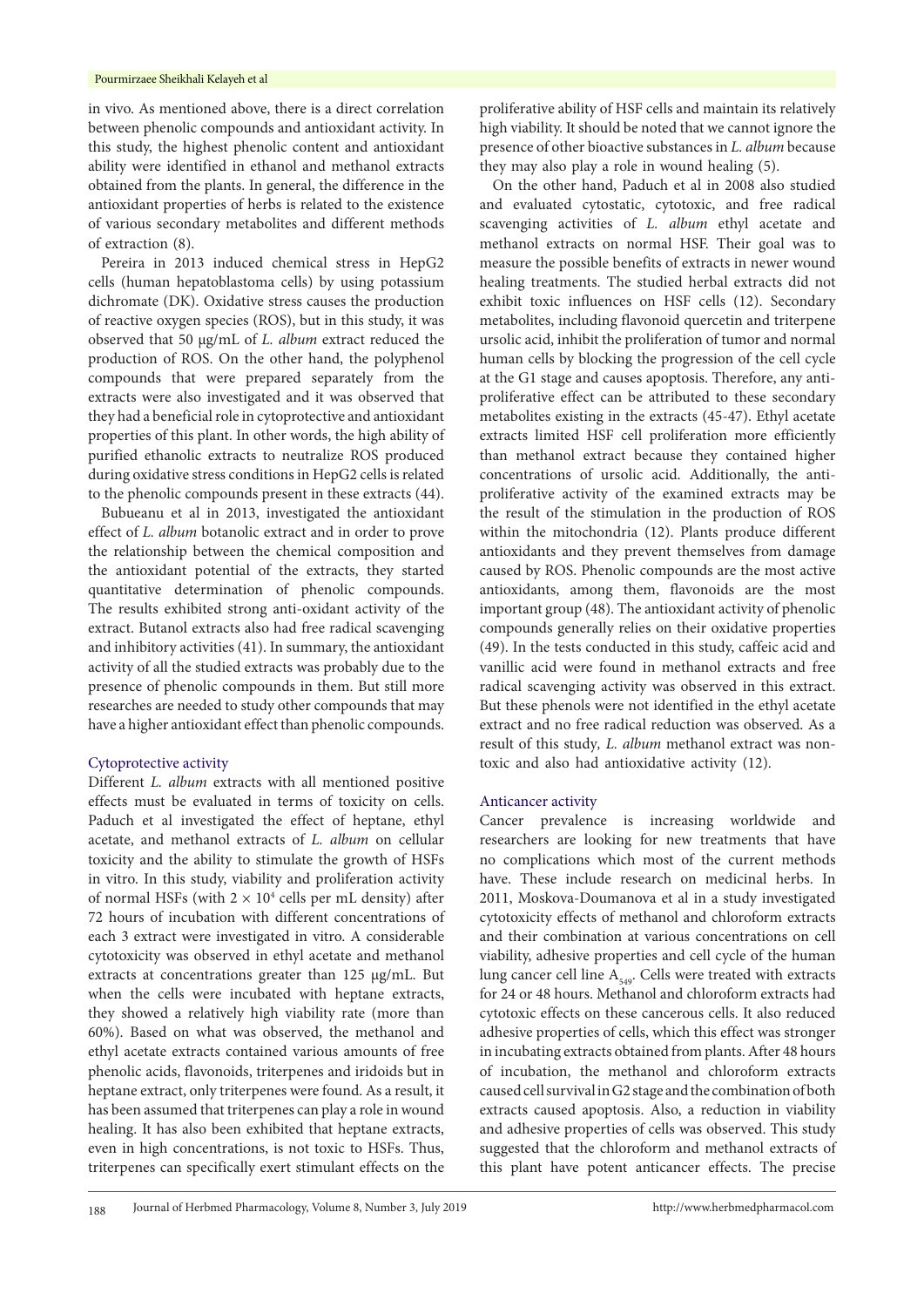mechanism actions of the extracts and their combination were not determined in this study (4). Also Topouzova-Hristova et al in 2012, investigated the anticancer effect of methanol and chloroform extracts of *L. album* plant and their combination in final concentrations of 2.5 mg/ mL for 2-24 hours on two cell lines: human lung cancer cells (human non-small cell carcinoma,  $A_{549}$  cell line) and diploid cells derived from normal human embryonic lung (P) in vitro. Observations indicated no changes in the morphology of non-cancerous fetal P cells after treatment with extracts. However, the number of  $A_{549}$  cancerous cells was reduced after treatment with the combined extract. Also, in some of these cells, morphological changes such as segmentation of the nucleus, reduction of cytoplasmic volume (probably due to dehydration), cellular junction defect and disorders in cellular single layer were observed. As a result, investigated extracts have a strong anti-tumor effect and can inhibit the growth of tumor cells. This effect was not observed during treatment of normal embryonic cells, indicating the selective action of some herbal compounds (50).

In 2015, Veleva et al used human cancer cell line  $A_{549}$ and normal epithelial cells of kidney Madin-Darby canine kidney cells II to evaluate the anticancer effect of *L. album* extracts. Chloroform and methanol extracts obtained from herbs grown in vitro and in vivo had different effects on cancerous and non-cancerous cells. In herbs grown in vitro, phenolic acids and flavonoids have been significantly less accumulated. A reduction in the number of  $A_{549}$  cells with destroyed intercellular junctions and damaged cytoplasm was the most notable change in cancerous cells incubated with chloroform extracts. These chloroform extracts of herbs had a strong anti-cancer effect. In both cell types, the methanol extract did not affect the permeability of the membrane, while chloroform extract greatly affected it. The extracts showed a stronger effect on inhibition of cell adhesion in vitro compared to in vivo experiment (51). In studies, only the anticancer properties of this plant have been mentioned and finding a molecular composition with this effect requires more research. However, the compounds with antioxidant activity, especially phenolic compounds, also have anticancer activity and in other words, they can inhibit cell proliferation and tumor progression.

## Anti-inflammatory activity

The human cornea, the outer translucent area of the eye, is continuously exposed to the exterior environment (52,53). Continuous exposure of the corneal epithelium against stress factors such as mechanical damages, toxins and chemical agents and ROS adversely influences the eye function and even lead to the reduction of vision (53). Antioxidants have this capability to prevent eye damage (54). A study evaluated antioxidant, anti-inflammatory and cytotoxic effects of heptane, ethyl acetate and ethanol extracts of *L. album* on cultivated epithelial cells

of human cornea (10.014pRSV-T cell line). The most ROS scavenging effect was observed in ethanol extract. Heptane extract of this herb did not show this effect (54). Previous studies have shown that the methanol extract of *L. album* has antioxidant and ROS scavenging properties (43). This activity of this extract is probably due to the presence of flavonoids and polyphenol compounds existing in the extract. The antioxidant activity of this category of secondary metabolites has been proved (20). The heptane extract does not contain these compounds, and this could be a possible explanation for the lack of ROS scavenging effect of heptane extracts. Ethanol extract and ethyl acetate extract (with a lower grade) showed DPPH radical reduction effects (54).

Ocular inflammation is associated with the high level expression of pro-inflammatory cytokines (TNF-α, IL-6, IL-18) and anti-inflammatory cytokines such as IL-10 are not altered or reduced. This study revealed that *L. album* extract can reduce the production of pro-inflammatory cytokines by corneal epithelial cells. *L. album* extracts have an immunomodulatory activity which can be used to maintain eye health, and this activity is applied by changing the anti-inflammatory cytokine levels (54). Czerwinska et al did a study to compare the potential anti-inflammatory effects of ethanol extracts from flowers and aerial parts of *L. album*, using human neutrophils. Neutrophils are white blood cells that play a role in inflammatory responses. They form the first defense line against pathogens through the production of oxidative burst and the secretion of other antimicrobials (55). Both extracts (from flowers and aerial parts) at concentrations of 25 and 100 μg/ mL significantly inhibited the production of ROS and secretion of myeloperoxidase and interleukin-8 (IL-8). But these extracts did not inhibit the secretion of TNF-α cytokine, except extracts obtained from flowers which inhibited the secretion at its maximum concentration (100 μg/mL) (56). Phenylpropanoid, like lamiuside A, have anti-inflammatory activity besides the antioxidant properties associated with ROS scavenging and also is effective in wound healing process (57).

In 2003, Trouillas et al examined the antioxidant activity of 16 different herbs (including *L. album*), simultaneously with measuring the anti-inflammatory activities of extracts by examining the inhibition of lipoxygenase activity. It was found that the anti-inflammatory activities of these extracts were due to the strong inhibitory effects of their phenolic compounds on the arachidonic acid metabolism through the lipoxygenase pathway (20). The results obtained from all of these studies supported the traditional use of the *L. album* in the treatment of inflammatory disease and introduced this herb as a potential source of natural anti-inflammatory compounds such as phenylpropanoids (56).

## Antidiabetic activity

Diabetes mellitus is the most common endocrine disorder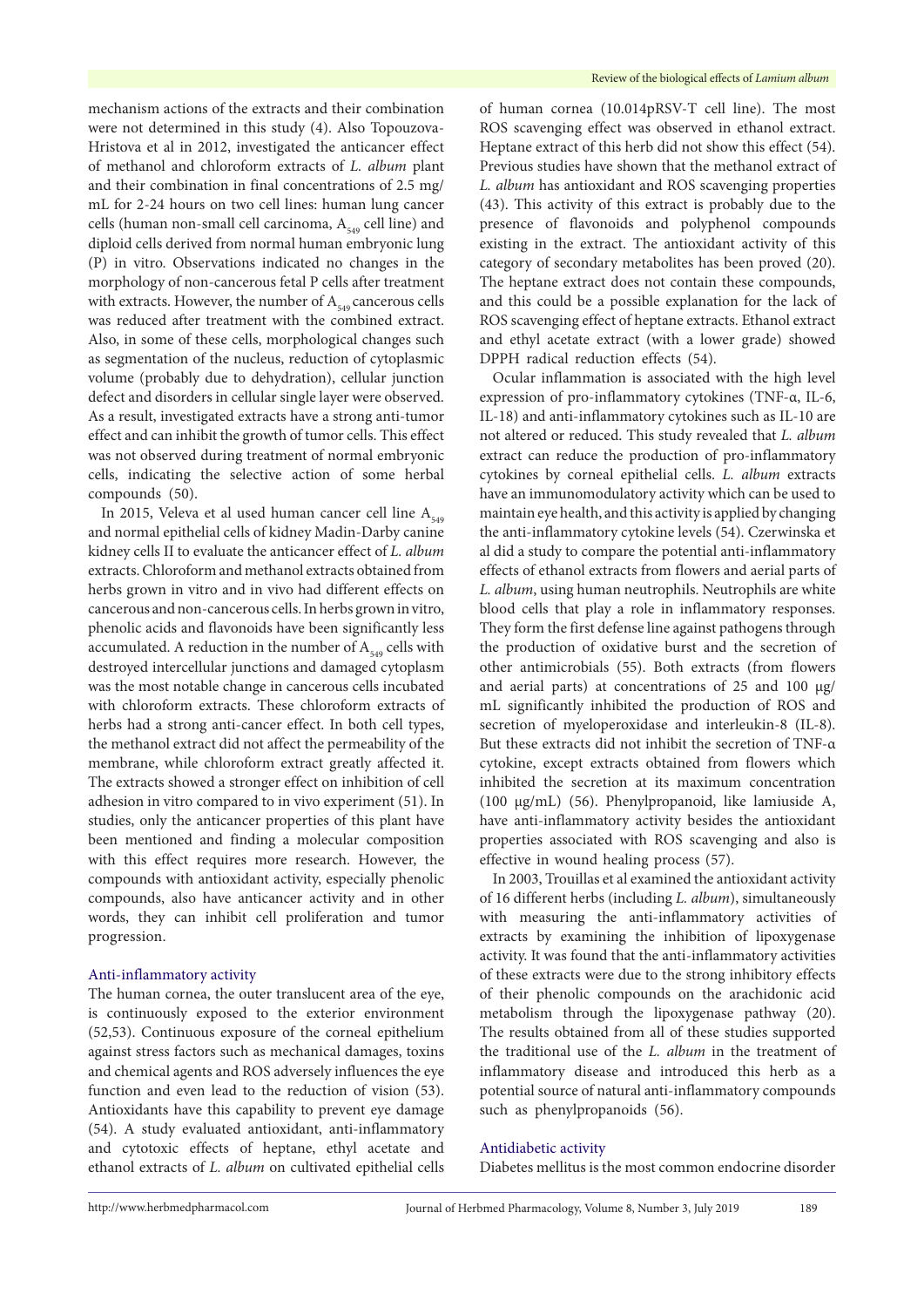worldwide, increasing blood glucose levels (58). This is due to the insulin production disorder, resistance to it, or both. Mohseni Mehran et al in 2015, conducted a study to investigate the effects of hydroalcoholic extract of *L. album* and Urtica dioica on glucose, lipids and serum hepatic enzyme levels in streptozotocin-induced diabetic rats. They observed hydroalcoholic extract of these two herbs caused a significant reduction of serum glucose level in diabetic rats. Also, compared to the diabetic control group, the extract of *L. album* significantly reduced cholesterol, alkaline phosphatase, aspartate transaminase, and alanine transaminase. Serum triglyceride levels in diabetic rats treated with *Urtica dioica* decreased more than the ones in the rats treated with *L. album*. But generally, they reached this conclusion that the injection of both of the herbal extracts to diabetic rats could have reduced effects on serum glucose, cholesterol, and hepatic enzyme levels. However, Urtica dioica can be more effective in the betterment of serum TG compared to *L. album*. The beneficial effects of these two herbs on serum liver enzymes can be due to the antioxidant and cytoprotective properties of these extracts (58). Also, in another study by the same group, the effects of hydroalcoholic extract of *L. album* and *U. dioica* on serum sugar levels and lipid profile in diabetic rats were investigated. According to the results, both extracts caused a significant reduction in the serum sugar level in diabetic rats compared to the control group (healthy). Also, serum cholesterol, LDL and LDL/ HDL ratio in these diabetic rats treated with both extracts decreased and serum HDL levels increased in this group (59). Khanaki et al in 2017, also investigated the effect of *L. album* extract on the serum level of insulin-like growth factor-1 (IGF-1) on a diabetic rat model (inducted with streptozotocin) in their study (60). Streptozotocin in rats leads to diabetes mellitus type 1 (61) and insulin, on the other hand, increases the production of IGF-1 in the liver (62,63). But because insulin does not produce in diabetes type 1 and its production is low, the level of this factor has decreased in the serum of diabetic rats and in this study, the extracts of this herb could increase the level of this factor in the serum of diabetic rats treated with this extract. This finding can support the positive effects of *L. album* extracts on diabetes (60). In another study by Khanaki et al. In 2017, they studied the effects of this herb on production of mitochondrial ROS in blood neutrophils in diabetic rats. They observed that *L. album* could not reduce the mitochondrial ROS in neutrophils in a dose used in this study (100 mg/kg) (64).

Effect of *Lamium album* on the smooth muscle of trachea Arefani et al in 2018 investigated the effect of *L. album* extract on the contraction of tracheal smooth muscle, induced by potassium chloride. In this study, they observed that the *L. album* extract had a significant effect on the trachea muscle relaxation at the concentration of 5 mg/mL and, in other words, reduced its contraction. As noted*, L. album* contains various phenolic compounds (2,41,65). Also, the relaxant effects of phenolic compounds such as quercetin, rutine, and derivatives of caffeic acid on segregated human bronchial tubes have been reported (66,67) and concluded that *L. album* relaxing effect might be due to its phenolic compounds. Therefore, considering the observed effect, *L. album* can be an approach for controlling patients with obstructive pulmonary disease and asthma (68).

In a research conducted by Roman et al in 2016, during the 17-day period of darkness and inactivity, an akinetic stress was induced in Wistar rats. The induction of the stress led to the increased triglycerides, cholesterol and hepatic transaminase and decreased serum creatinine (69). Also, long-term akinetic stress induced the formation of ROS, hydrogen peroxide, and other active species of free radicals, causing peroxidation of lipids, especially on the surface of cell membranes, which have destructive effects on all tissues (70). By injecting *L. album* extract to stressed rats, levels of triglyceride and hepatic transaminases increased, cholesterol decreased, and serum creatinine levels increased (69). As mentioned in effect of *L. album* on diabetes mellitus section, in a study conducted by Mohseni Mehran et al in 2015 on diabetic rats, the levels of triglyceride and hepatic transaminases in diabetic rats decreased after treatment with the *L. album* extract. But, in a study on akinetic stress-induced rats, the levels of triglyceride and hepatic transaminases increased after injection of the extract of this herb. This difference, therefore, may be due to different general conditions of research or different conditions of the disease (diabetes and stress). More studies are required for a more accurate diagnosis on this difference.

## **Conclusion**

*Lamium album* herb is used widely in traditional medicine for the treatment of many diseases and disorders. Hence, many medicinal chemistry researchers became interested in investigating and recognizing the compounds existing in this herb. As a result of these studies, the existence of a variety of secondary metabolites including iridoids, phenolic compounds, essential oils, flavonoids, terpenes, phytoecdysteroids, etc has been identified. The obtained data were the basis of other studies to investigate various medicinal effects of this herb, including, antioxidant, anti-inflammatory, antiviral, antibacterial and anticancer effects. In this review article, a summary of the last findings obtained from pharmacological and biochemical studies on different extracts of this herb was gathered to make possible designing of clinical studies. Also, future works are needed to understand the exact molecular mechanisms responsible for *L. album* effects, its possible toxicity, and drug-drug interactions.

## **Authors' contributions**

TP, SK and MA wrote the first draft of the paper. MA and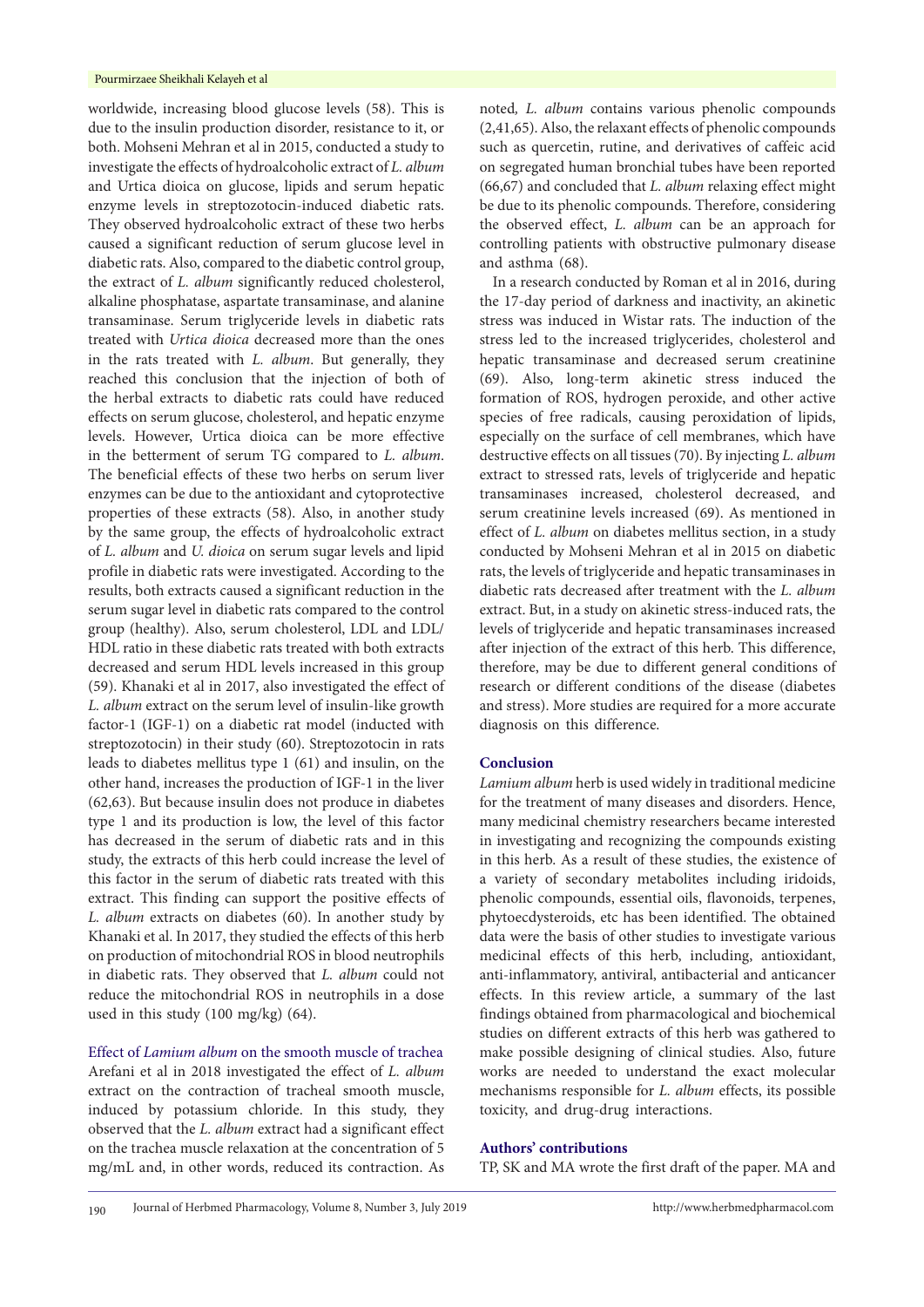AG did critical revision. All authors read and approved final version of the manuscript.

## **Conflict of interests**

All authors state that there is no conflict of interest in the present study.

## **Ethical considerations**

This work was done according to ethical guideline of an ethic committee of Guilan University of Medical Sciences. Ethical code: IR.GUMS.RED.1395.222.

## **Funding/Support**

All authors are grateful of vice chancellor of research deputy of Guilan University of Medical Scienecs for financial support (Grant number: 95071705).

## **References**

- 1. Veleva R, Moskova-Doumanova V, Doumanov J, Kapchina-Toteva V, Topouzova-Hristova T. Comparative analysis of biological activity of extracts from cultivated and wild plants *Lamium album* L. Sci Technol. 2014;4(1):122-6.
- 2. Pereira OR, Domingues MRM, Silva AMS, Cardoso SM. Phenolic constituents of *Lamium album*: Focus on isoscutellarein derivatives. Food Res Int. 2012;48(1):330-5. doi: 10.1016/j.foodres.2012.04.009.
- 3. Morteza-Semnani K, Saeedi M, Akbarzadeh M. Chemical composition of the essential oil of the flowering aerial parts of *Lamium album* L. Journal of Essential Oil Bearing Plants. 2016;19(3):773-7. doi: 10.1080/0972060X.2016.1168321.
- 4. Moskova-Doumanova V, Miteva G, Dimitrova M, Topouzova-Hristova T, Kapchina V. Methanol and Chloroform Extracts from *Lamium Album* L. affect cell properties of A549 cancer lung cell line. Biotechnol Biotechnol Equip. 2012;26(Suppl 1):120-5. doi: 10.5504/50YRTIMB.2011.0022.
- 5. Paduch R, Wojciak-Kosior M, Matysik G. Investigation of biological activity of *Lamii albi* flos extracts. J Ethnopharmacol. 2007;110(1):69-75. doi: 10.1016/j. jep.2006.09.004.
- 6. Akkol EK, Yalcin FN, Kaya D, Calis I, Yesilada E, Ersoz T. In vivo anti-inflammatory and antinociceptive actions of some *Lamium* species. J Ethnopharmacol. 2008;118(1):166- 72. doi: 10.1016/j.jep.2008.04.001.
- 7. Yalcin FN, Kaya D. Ethnobotany, pharmacology and phytochemistry of the genus *Lamium* (Lamiaceae). Fabad J Pharm Sci. 2006;31(1):43-52.
- 8. Valyova MS, Dimitrova MA, Ganeva YA, Kapchina-Toteva VM, Yordanova ZP. Evaluation of antioxidant and free radical scavenging potential of *Lamium album* L. growing in Bulgaria. J Pharm Res. 2011;4(4):945-7.
- 9. Chipeva VA, Petrova DC, Geneva ME, Dimitrova MA, Moncheva PA, Kapchina-Toteva VM. Antimicrobial activity of extracts from in vivo and in vitro propagated *Lamium album* L. plants. Afr J Tradit Complement Altern Med. 2013;10(6):559-62.
- 10. Yordanova ZP, Zhiponova MK, Iakimova ET, Dimitrova MA, Kapchina-Toteva VM. Revealing the reviving secret of the white dead nettle (*Lamium album* L.). Phytochem Rev.

2014;13(2):375-89. doi: 10.1007/s11101-014-9356-2.

- 11. Chevallier A. Encyclopedia of herbal medicine. 3rd ed. New York: Penguin; 2016:226.
- 12. Paduch R, Matysik G, Wojciak-Kosior M, Kandefer-Szerszen M, Skalska-Kaminska A, Nowak-Kryska M, et al. *Lamium album* extracts express free radical scavenging and cytotoxic activities. Pol J Environ Stud. 2008;17(4):569-80.
- 13. Alipieva KI, Taskova RM, Evstatieva LN, Handjieva NV, Popov SS. Benzoxazinoids and iridoid glucosides from four *Lamium* species. Phytochemistry. 2003;64(8):1413-7.
- 14. Savchenko T, Blackford M, Sarker SD, Dinan L. Phytoecdysteroids from *Lamium* spp: identification and distribution within plants. Biochem Syst Ecol. 2001;29(9):891-900.
- 15. Chudnicka A, Matysik G. Research of enzymatic activities of fresh juice and water infusions from dry herbs. J Ethnopharmacol. 2005;99(2):281-6. doi: 10.1016/j. jep.2005.02.016.
- 16. Alipieva K, Kokubun T, Taskova R, Evstatieva L, Handjieva N. LC–ESI-MS analysis of iridoid glucosides in *Lamium* species. Biochem Syst Ecol. 2007;35(1):17-22. doi: 10.1016/j. bse.2006.07.004.
- 17. Ghule B, Palve S, Rathi L, Yeole P. Validated HPTLC method for simultaneous determination of shanzhiside methyl ester and barlerin in *Barleria prionitis*. J Planar Chromat. 2012;25(5):426-32. doi: 10.1556/JPC.25.2012.5.7.
- 18. Dutton A, Mattiacci L, Amado R, Dorn S. A novel function of the triterpene squalene in a tritrophic system. J Chem Ecol. 2002;28(1):103-16.
- 19. Legault J, Pichette A. Potentiating effect of betacaryophyllene on anticancer activity of alpha-humulene, isocaryophyllene and paclitaxel. J Pharm Pharmacol. 2007;59(12):1643-7. doi: 10.1211/jpp.59.12.0005.
- 20. Trouillas P, Calliste CA, Allais DP, Simon A, Marfak A, Delage C, et al. Antioxidant, anti-inflammatory and antiproliferative properties of sixteen water plant extracts used in the Limousin countryside as herbal teas. Food Chem. 2003;80(3):399-407. doi: 10.1016/S0308-8146(02)00282-0.
- 21. Visioli F, Galli C. Natural antioxidants and prevention of coronary heart disease: The potential role of olive oil and its minor constituents. Nutr Metab Cardiovasc Dis. 1995;5(4):306-314.
- 22. Visioli F, Bellomo G, Galli C. Free radical-scavenging properties of olive oil polyphenols. Biochem Biophys Res Commun. 1998;247(1):60-4. doi: 10.1006/bbrc.1998.8735.
- 23. Duthie GG, Wahle KW, James WP. Oxidants, antioxidants and cardiovascular disease. Nutr Res Rev. 1989;2(1):51-62. doi: 10.1079/nrr19890007.
- 24. Huang MT, Lou YR, Ma W, Newmark HL, Reuhl KR, Conney AH. Inhibitory effects of dietary curcumin on forestomach, duodenal, and colon carcinogenesis in mice. Cancer Res. 1994;54(22):5841-7.
- 25. Simon A, Allais DP, Duroux JL, Basly JP, Durand-Fontanier S, Delage C. Inhibitory effect of curcuminoids on MCF-7 cell proliferation and structure-activity relationships. Cancer Lett. 1998;129(1):111-6.
- 26. Chen JH, Ho CT. Antioxidant activities of caffeic acid and its related hydroxycinnamic acid compounds. J Agric Food Chem. 1997;45(7):2374-8. doi: 10.1021/jf970055t.
- 27. Fu G, Pang H, Wong YH. Naturally occurring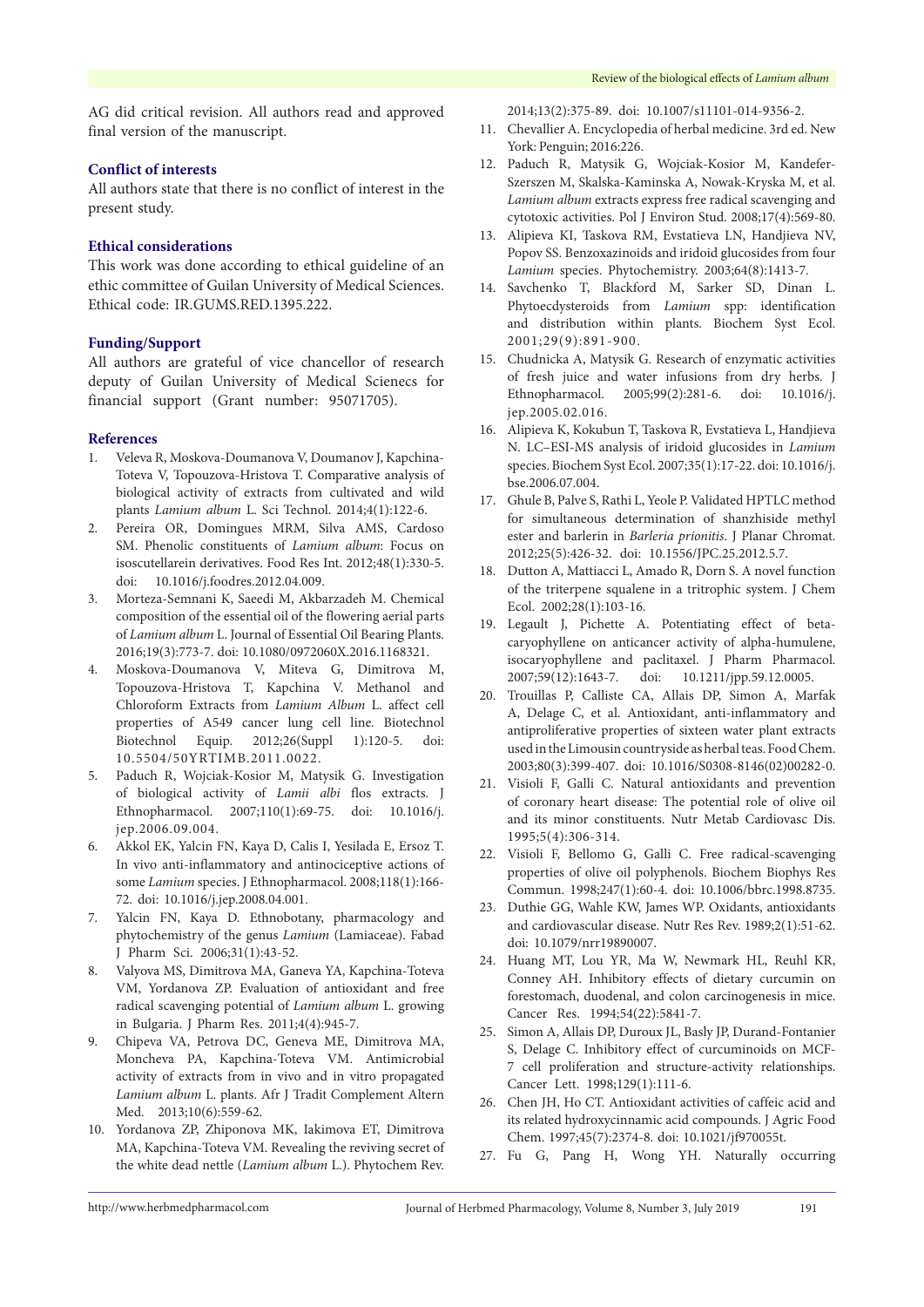#### Pourmirzaee Sheikhali Kelayeh et al

phenylethanoid glycosides: potential leads for new therapeutics. Curr Med Chem. 2008;15(25):2592-613.

- 28. Isacchi B, Iacopi R, Bergonzi MC, Ghelardini C, Galeotti N, Norcini M, et al. Antihyperalgesic activity of verbascoside in two models of neuropathic pain. J Pharm Pharmacol. 2011;63(4):594-601. doi: 10.1111/j.2042- 7158.2011.01264.x.
- 29. Korkina LG. Phenylpropanoids as naturally occurring antioxidants: from plant defense to human health. Cell Mol Biol (Noisy-le-grand). 2007;53(1):15-25.
- 30. Kostyuk VA, Potapovich AI, Suhan TO, de Luca C, Korkina LG. Antioxidant and signal modulation properties of plant polyphenols in controlling vascular inflammation. Eur J Pharmacol. 2011;658(2-3):248-56. doi: 10.1016/j. ejphar.2011.02.022.
- 31. Morikawa T, Pan Y, Ninomiya K, Imura K, Matsuda H, Yoshikawa M, et al. Acylated phenylethanoid oligoglycosides with hepatoprotective activity from the desert plant *Cistanche tubulosa*. Bioorg Med Chem. 2010;18(5):1882-90. doi: 10.1016/j.bmc.2010.01.047.
- 32. O'Prey J, Brown J, Fleming J, Harrison PR. Effects of dietary flavonoids on major signal transduction pathways in human epithelial cells. Biochem Pharmacol. 2003;66(11):2075-88.
- 33. Spencer JP, Abd-el-Mohsen MM, Rice-Evans C. Cellular uptake and metabolism of flavonoids and their metabolites: implications for their bioactivity. Arch Biochem Biophys. 2004;423(1):148-61.
- 34. Lagarrigue S, Chaumontet C, Heberden C, Martel P, Gaillard-Sanchez I. Suppression of oncogene-induced transformation by quercetin and retinoic acid in rat liver epithelial cells. Cell Mol Biol Res. 1995;41(6):551-60.
- 35. Zhang H, Rothwangl K, Mesecar AD, Sabahi A, Rong L, Fong HH. Lamiridosins, hepatitis C virus entry inhibitors from *Lamium album*. J Nat Prod. 2009;72(12):2158-62. doi: 10.1021/np900549e.
- 36. Khan MT, Ather A, Thompson KD, Gambari R. Extracts and molecules from medicinal plants against herpes simplex viruses. Antiviral Res. 2005;67(2):107-19. doi: 10.1016/j.antiviral.2005.05.002.
- 37. Xu F, Sternberg MR, Kottiri BJ, McQuillan GM, Lee FK, Nahmias AJ, et al. Trends in herpes simplex virus type 1 and type 2 seroprevalence in the United States. JAMA. 2006;296(8):964-73. doi: 10.1001/jama.296.8.964.
- 38. Elion GB. Acyclovir: discovery, mechanism of action, and selectivity. J Med Virol. 1993;Suppl 1:2-6.
- 39. Bacon TH, Levin MJ, Leary JJ, Sarisky RT, Sutton D. Herpes simplex virus resistance to acyclovir and penciclovir after two decades of antiviral therapy. Clin Microbiol Rev. 2003;16(1):114-28.
- 40. Todorov D, Dimitrova M, Shishkova K, Yordanova ZP, Kapachina-Toteva V, Shishkov S. Comparative antiherpes effects of the chloroform in vitro and in vivo extracts, derived from *Lamium album* L. Bulg J Agric Sci. 2013;19(2):190-3.
- 41. Bubueanu C, Gheorghe C, Pirvu L, Bubueanu G. Antioxidant activity of butanolic extracts of Romanian native species -*Lamium album* and *Lamium purpureum.*  Rom Biotechnol Lett. 2013;18(6): 8855-62.
- 42. Matkowski A. Plant phenolic metabolites as antioxidants and mutagenesis inhibitors. Cell Biol Instrum. 2006;376:129-48.
- 43. Matkowski A, Piotrowska M. Antioxidant and free radical scavenging activities of some medicinal plants from the Lamiaceae. Fitoterapia. 2006;77(5):346-53. doi: 10.1016/j. fitote.2006.04.004.
- 44. Pereira OR, Macias RIR, Perez MJ, Marin JJG, Cardoso SM. Protective effects of phenolic constituents from Cytisus multiflorus, *Lamium album* L. and Thymus citriodorus on liver cells. J Funct Foods. 2013;5(3):1170-9. doi: 10.1016/j. jff.2013.03.014.
- 45. Hsu YL, Kuo PL, Lin CC. Proliferative inhibition, cell-cycle dysregulation, and induction of apoptosis by ursolic acid in human non-small cell lung cancer A549 cells. Life Sci. 2004;75(19):2303-16. doi: 10.1016/j.lfs.2004.04.027.
- 46. Jakubowicz-Gil J, Paduch R, Piersiak T, Glowniak K, Gawron A, Kandefer-Szerszen M. The effect of quercetin on pro-apoptotic activity of cisplatin in HeLa cells. Biochem Pharmacol. 2005;69(9):1343-50. doi: 10.1016/j. bcp.2005.01.022.
- 47. Ma CM, Cai SQ, Cui JR, Wang RQ, Tu PF, Hattori M, et al. The cytotoxic activity of ursolic acid derivatives. Eur J Med Chem. 2005;40(6):582-9. doi: 10.1016/j. ejmech.2005.01.001.
- 48. Di Mambro VM, Fonseca MJ. Assays of physical stability and antioxidant activity of a topical formulation added with different plant extracts. J Pharm Biomed Anal. 2005;37(2):287-95. doi: 10.1016/j.jpba.2004.10.030.
- 49. Sterbova D, Matejicek D, Vlcek J, Kuban V. Combined microwave-assisted isolation and solid-phase purification procedures prior to the chromatographic determination of phenolic compounds in plant materials. Anal Chim Acta. 2004;513(2):435-44. doi: 10.1016/j.aca.2004.03.031.
- 50. Topouzova-Hristova T, Moskova-Doumanova V, Keremidarska M, Doumanov J, Miteva G, Petkova B, et al. Anticancer effect of plant extracts from *Lamium album* L. by induction of cell death in vitro. Sci Technol. 2012;2(1):55-9.
- 51. Veleva R, Petkova B, Moskova-Doumanova V, Doumanov J, Dimitrova M, Koleva P, et al. Changes in the functional characteristics of tumor and normal cells after treatment with extracts of white dead-nettle. Biotechnol Biotechnol Equip. 2015;29(1):181-8. doi: 10.1080/13102818.2014.989094.
- 52. Beuerman RW, Pedroza L. Ultrastructure of the human cornea. Microsc Res Tech. 1996;33(4):320-35. doi: 10.1002/ (sici)1097-0029(19960301)33:4<320::aid-jemt3>3.0.co;2-t.
- 53. Mohan RR, Possin DE, Mohan RR, Sinha S, Wilson SE. Development of genetically engineered tet HPV16-E6/E7 transduced human corneal epithelial clones having tight regulation of proliferation and normal differentiation. Exp Eye Res. 2003;77(4):395-407.
- 54. Paduch R, Wozniak A. The Effect of *Lamium album* Extract on Cultivated Human Corneal Epithelial Cells (10.014 pRSV-T). J Ophthalmic Vis Res. 2015;10(3):229-37. doi: 10.4103/2008-322x.170349.
- 55. Quade MJ, Roth JA. A rapid, direct assay to measure degranulation of bovine neutrophil primary granules. Vet Immunol Immunopathol. 1997;58(3-4):239-48.
- 56. Czerwinska ME, Swierczewska A, Wozniak M, Kiss AK. Bioassay-Guided Isolation of Iridoids and Phenylpropanoids from Aerial Parts of *Lamium album* and Their Anti-inflammatory Activity in Human Neutrophils. Planta Med. 2017;83(12-13):1011-9. doi: 10.1055/s-0043-